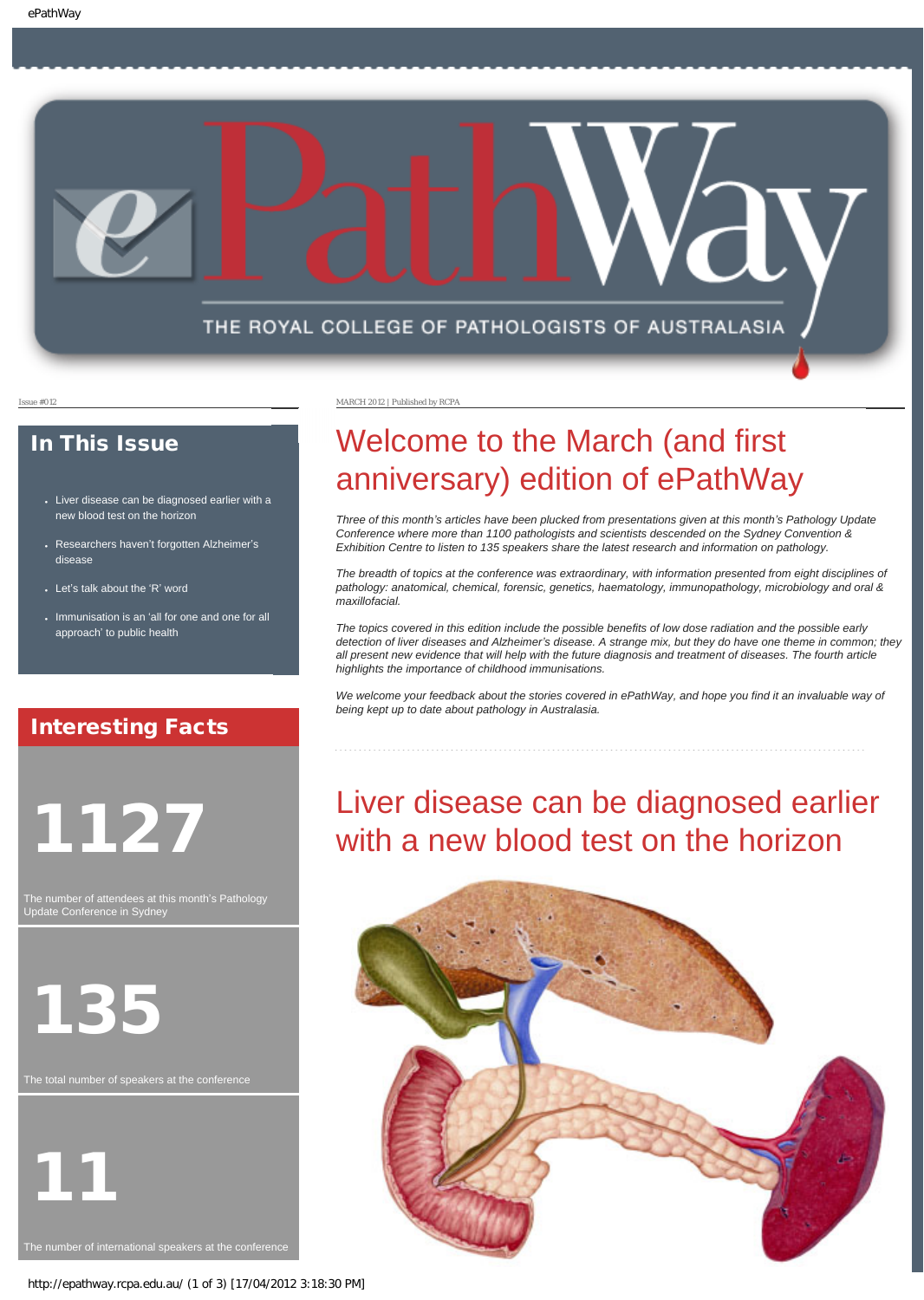### Important Message



<span id="page-1-0"></span>has an important message for you. [Click to see the](http://epathway.rcpa.edu.au/notice.html) [message!](http://epathway.rcpa.edu.au/notice.html)

### Suggest to a friend

Know someone who might be interested in this website? Why not [suggest the website](mailto:?Subject=I%20think%20you%20should%20read%20this%20Newsletter=
http://epathway.rcpa.edu.au/index.html) to them.

### Previous Editions

<span id="page-1-1"></span>Did you miss something from last month? You can view our [previous editions](http://epathway.rcpa.edu.au/previous.html) at any time.

### Subscribe Now!

Subscription is easy! Simply fill in our [subscription form.](http://epathway.rcpa.edu.au/subscription.html) 

### Links

[RCPA Manual](http://rcpamanual.edu.au/)

<span id="page-1-2"></span>[LabTest Online](http://www.labtestsonline.org.au/)

Researchers love 'eureka' moments, and Professor Rossa Chiu, Chemical Pathologist at the Prince of Wales Hospital in Hong Kong, and her research team had one lately. They identified a blood biomarker which will enable doctors to detect early stages of certain liver diseases. This discovery is revolutionary, especially since the biomarker they used was written off in the past as too unstable to measure.

[read more »](#page-3-0)

# Researchers haven't forgotten Alzheimer's disease

Imagine a city with a population of 87 million. This city would be the equivalent of Mexico City, New York, London, Seoul, Lima, Rio de Janeiro, Johannesburg and Sydney combined. 87 million is also the projected number of people in the world who will have Alzheimer's disease by 2030. Early diagnosis and prevention could be the only hope of avoiding this situation.



Alzheimer's disease Alzheimer's disease<br>a type of dementia that cause alzhelme of dementia that thinki<br>a type of dementia that thinki<br>problems with memory, thinki a type or with memory, think<br>problems with memory, think<br>progressive, degenerative bra proplement degenerative<br>progressive, degenerative<br>risk factor is increasing age,

[read more »](#page-4-0)

## Let's talk about the 'R' word



Why are people so scared of the 'R' word? That's the question Professor Pamela Sykes, Molecular Geneticist from the Flinders Centre for Innovation in Cancer at Flinders University put to delegates at this month's 11th Pathology Update Conference in Sydney. The "R" word is radiation, and it's everywhere. So why are people worried about it?

[read more »](#page-6-0)

## Immunisation is an 'all for one and one for all approach' to public health

Childhood immunisation programs have been so successful that many people don't think there is a problem with diseases such as polio or measles anymore. And that's the problem! Professor Lyn Gilbert clearly remembers coping with major measles epidemics every two to three years as a young doctor in the late 1960s and early 1970s. "We had to open extra wards at hospitals because a significant proportion of children were very ill with serious secondary complications such as pneumonia and encephalitis. Sadly, quite a number of those children died."

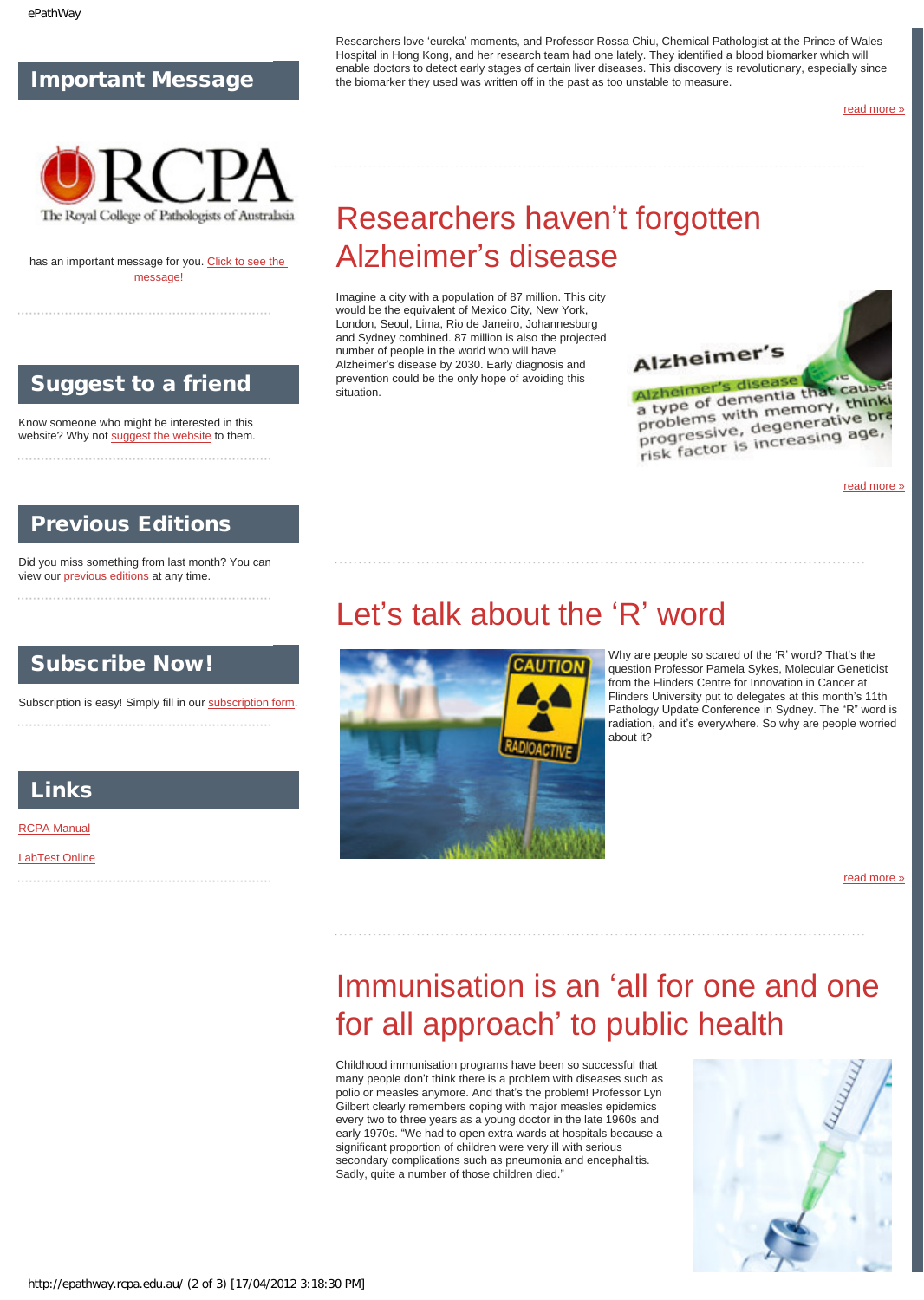

[read more »](#page-8-0)

### Copyright © 2012 The Royal College of Pathologists of Australasia

RCPA - Durham Hall - 207 Albion St Surry Hills NSW 2010 AUSTRALIA | (+61) 2 8356 5858 | [www.rcpa.edu.au](http://www.rcpa.edu.au/)

[Privacy Policy](http://www.rcpa.edu.au/Privacy.htm) | [Legal](http://www.rcpa.edu.au/Legal.htm) | [Disclaimer](http://www.rcpa.edu.au/Disclaimer.htm)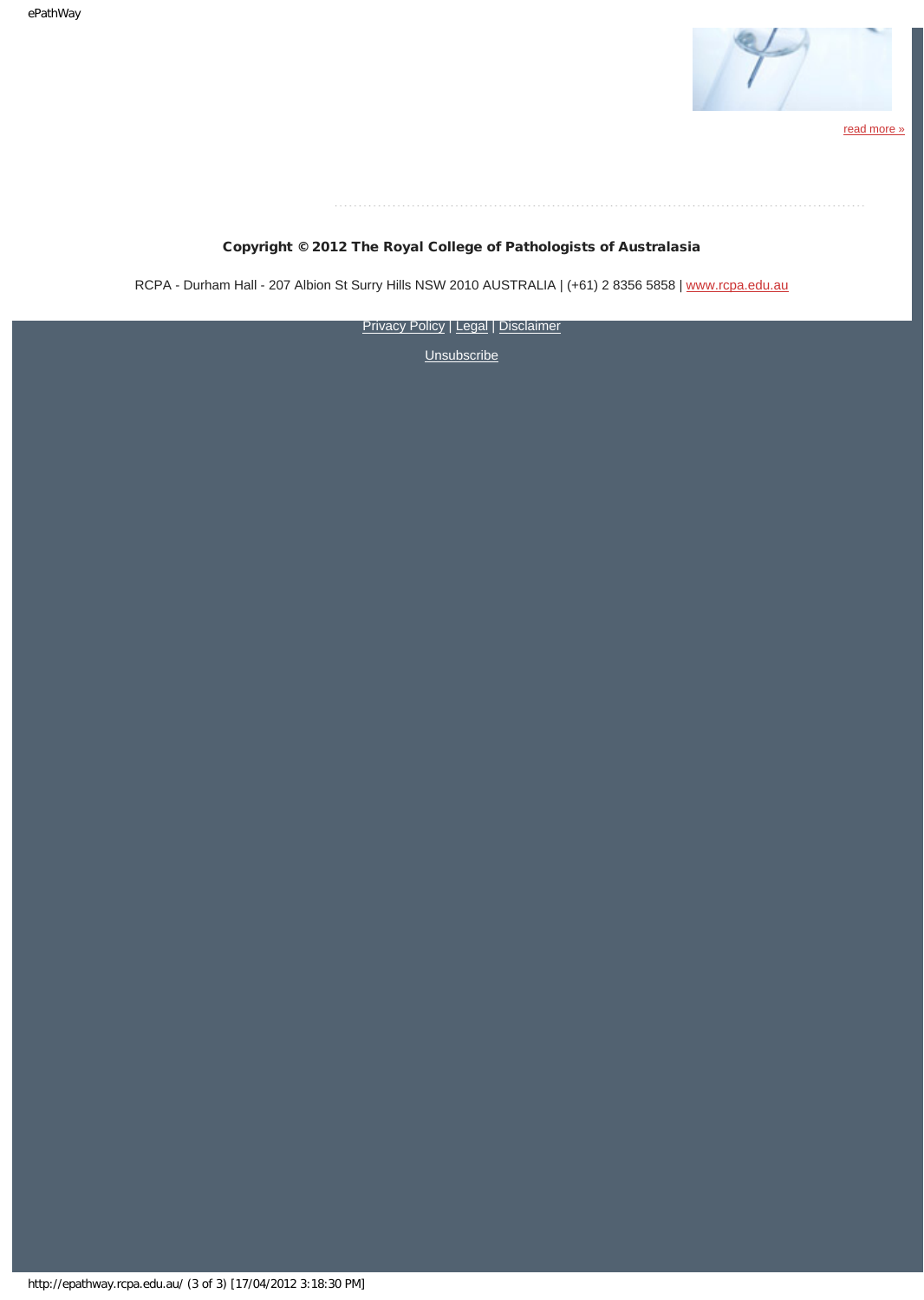<span id="page-3-0"></span>

MARCH 2012 | Published by RCPA **Issue #012** 

## Liver disease can be diagnosed earlier with a new blood test on the horizon



Researchers love 'eureka' moments, and Professor Rossa Chiu, Chemical Pathologist at the Prince of Wales Hospital in Hong Kong, and her research team had one lately. They identified a blood biomarker which will enable doctors to detect early stages of certain liver diseases. This discovery is revolutionary, especially since the biomarker they used was written off in the past as too unstable to measure.

"For a long time the usual way to measure liver disease was with an enzyme called Alanine transaminase (ALT). The trouble was its level remained normal until people are quite advanced with liver disease," explains Professor Chiu. "So we wondered if there were other liver cell contents that we could measure as the liver cells died in response to liver disease."

The answer they came up with was a substance called messenger ribonucleic acid (mRNA). And as it turns out, the liver has lots of mRNA and releases it into the surrounding plasma (the liquid component of blood) when liver cells die in response to a disease. Their level can then be measured via a simple blood test, including picking up liver changes in the early stage of the disease process.

The liver diseases mRNA can be used to detect are cancer of the liver, cirrhosis and hepatitis. The big question is when will this test be available? Professor Chiu's laboratory does academic research, so it's up to commercial laboratories to pick this up and conduct a large-scale study. And if this happens, Professor Chiu says the benefits will be detecting liver diseases at an earlier stage, treating them earlier and hopefully preventing further deterioration.

[« Back to Home Page](http://epathway.rcpa.edu.au/index.html)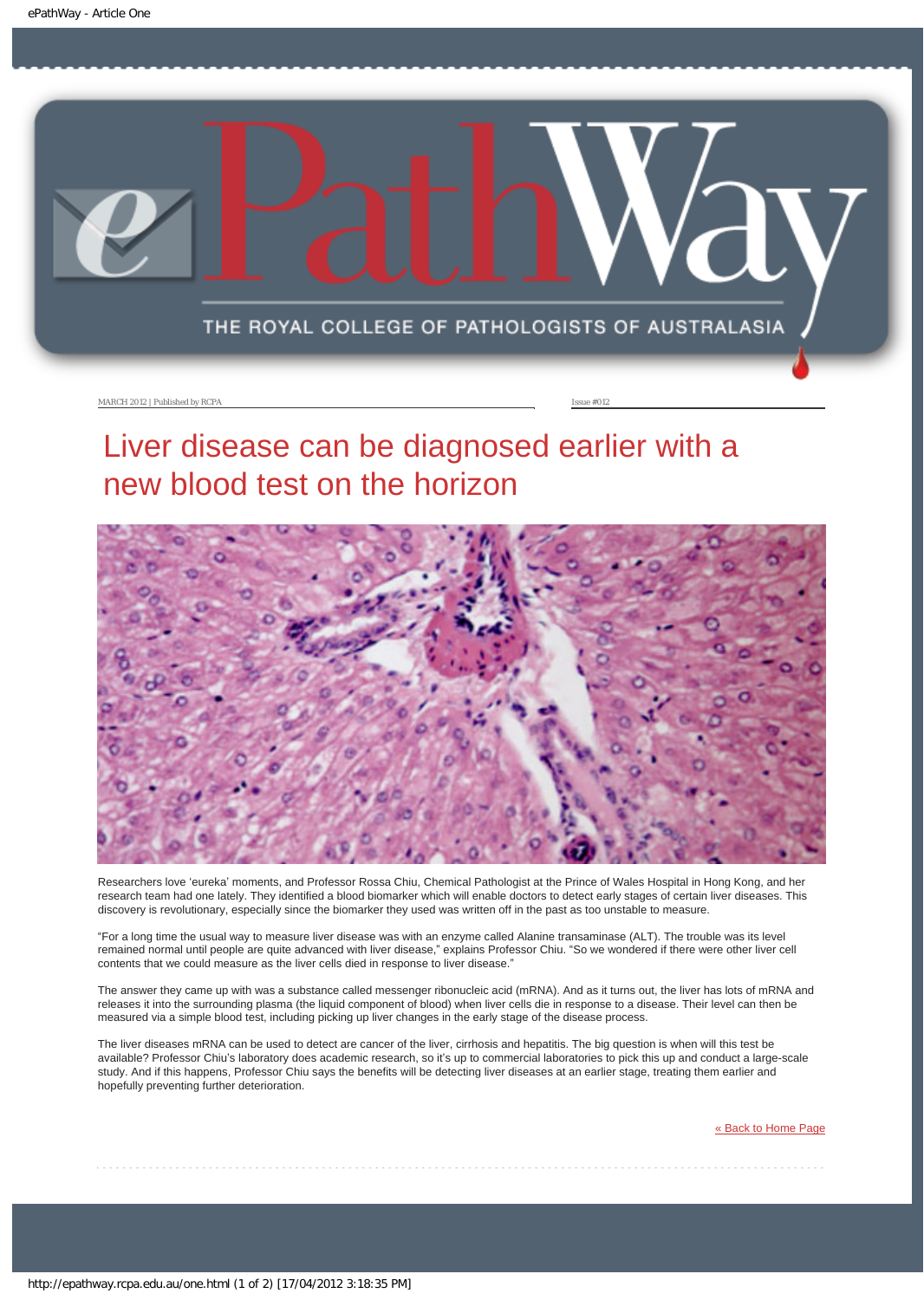<span id="page-4-0"></span>

MARCH 2012 | Published by RCPA **Issue #012** 

# Researchers haven't forgotten Alzheimer's disease



Imagine a city with a population of 87 million. This city would be the equivalent of Mexico City, New York, London, Seoul, Lima, Rio de Janeiro, Johannesburg and Sydney combined. 87 million is also the projected number of people in the world who will have Alzheimer's disease by 2030. Early diagnosis and prevention could be the only hope of avoiding this situation.

"There is currently no means to accurately diagnose Alzheimer's disease at an early stage, and there is no simple test for it either," explains Dr Simon Laws, Scientist with Edith Cowan University, the Australian Imaging Biomarker and Lifestyle (AIBL) research group and deputy Chief Scientific Officer for the Cooperative Research Centre (CRC) for Mental Health. "We know the symptoms don't occur until fifteen to twenty years after pathological changes have occurred in the body, and by then the horse has already bolted. Detecting and treating Alzheimer's disease early is paramount to preventing it from causing widespread damage to the brain."

German Psychiatrist and Neuropathologist Alois Alzheimer first described Alzheimer's disease in 1906. It is the most common form of dementia in the world, is usually diagnosed in people over 65 years of age, degenerates as it progresses and eventually leads to death. There is also an early-onset form of Alzheimer's disease which occurs in people diagnosed before the age of 65. In short, the current situation is bleak.

If this prognosis isn't bad enough, there is also no known cure for Alzheimer's disease, mostly because it is usually quite advanced and 'irreversible' when it is diagnosed. This is why finding a way to diagnose it at a much earlier stage will have significant implications for the future diagnosis, prediction and monitoring of this debilitating disease, and is the goal the AIBL project is working towards.

"Alzheimer's disease can't be definitively diagnosed prior to death at present so we are developing assays (tests) which measure certain biomarkers1," he says. "This means that in five to seven years, doctors may be able to request a blood test which checks the levels of these biomarkers and will hopefully enable them to diagnose Alzheimer's disease early."

The AIBL project has also discovered a close association between sex hormones and Alzheimer's disease, which has significant implications for future treatments. A clinical trial is in the next stage in assessing how effective this approach will be. Such a trial will be undertaken through the CRC for Mental Health which is a research consortium focused on the early detection and effective treatment of neurodegenerative diseases.

"These trials are important because Alzheimer's disease and its associated dementia will be a major drain on socioeconomic funding in the future," Dr Laws says. "Delaying the onset of the disease will have a significant impact on society and lead to a healthier population working and contributing longer. But preventative measures can be put in place now."

Dr Laws says everyone should participate in regular exercise with the mantra 'if it's good for the heart, then it's good for the brain.' He also advises people to adopt a diet high in antioxidants and exercise their brains with mental stimulation such as Sudoku or crosswords.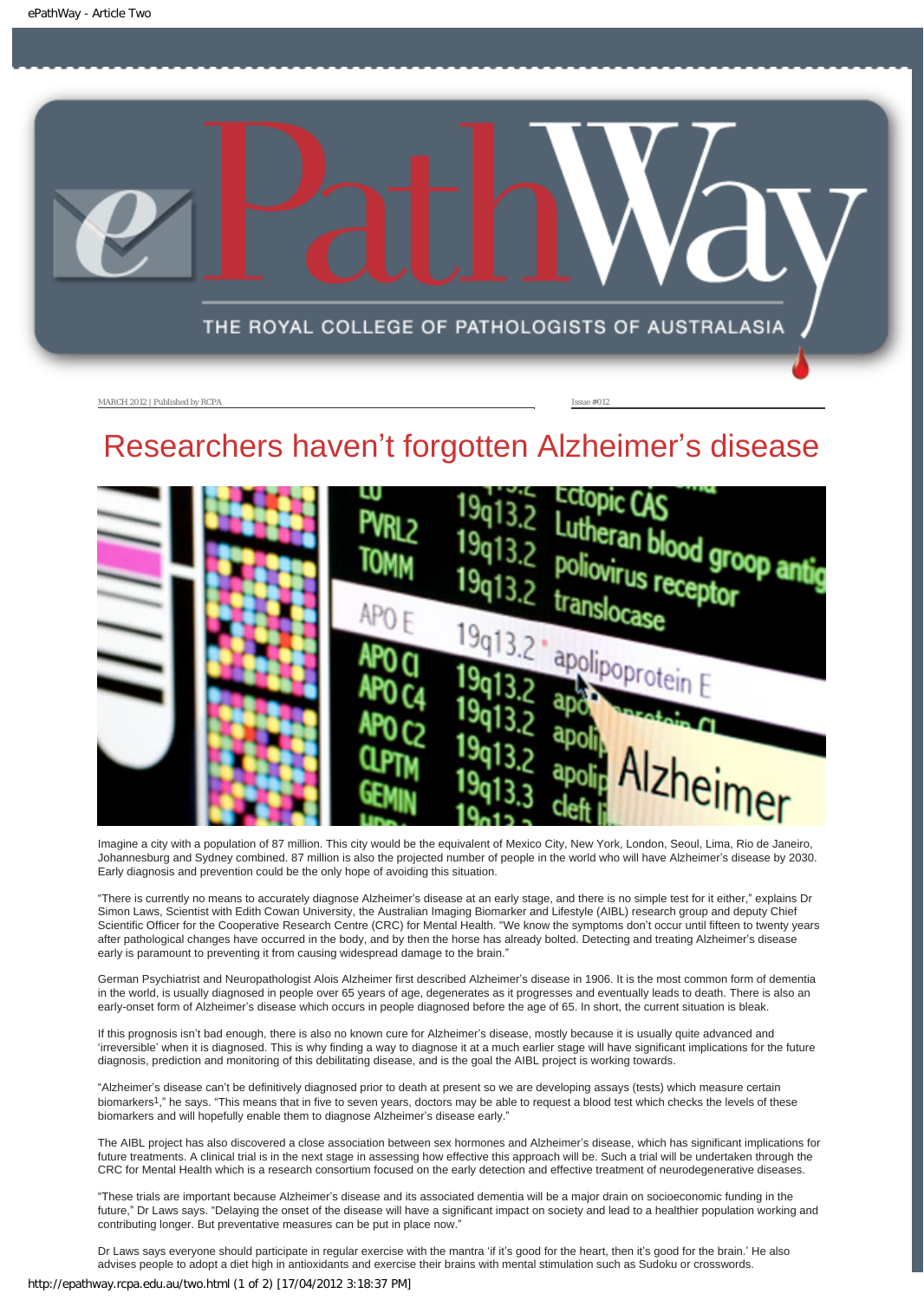"It really is a case of use it or lose it, and the earlier people start with these measures the better," he says.

Prevention is definitely the preferable option, especially when there is no cure and the statistics for Alzheimer's disease are so alarming. Spending on dementia is projected to surpass any other health condition by 2060, and it will be the third greatest source of health and residential aged care spending within two decades. It's just as well researchers haven't forgotten Alzheimer's disease, because 87 million sufferers worldwide by 2030 is an alarming prospect.

1 A biomarker is a protein measured in blood, and its concentration reflects the severity or presence of some disease state.

Information about AIBL can be found at: [http://www.aibl.csiro.au](http://www.aibl.csiro.au/) Information about the CRC for Mental Health can be found at: <http://www.mentalhealthcrc.com/>

[« Back to Home Page](http://epathway.rcpa.edu.au/index.html)

### Copyright © 2012 The Royal College of Pathologists of Australasia

RCPA - Durham Hall - 207 Albion St Surry Hills NSW 2010 AUSTRALIA | (+61) 2 8356 5858 | [www.rcpa.edu.au](http://www.rcpa.edu.au/)

**[Privacy Policy](http://www.rcpa.edu.au/Privacy.htm) | [Legal](http://www.rcpa.edu.au/Legal.htm) | [Disclaimer](http://www.rcpa.edu.au/Disclaimer.htm)**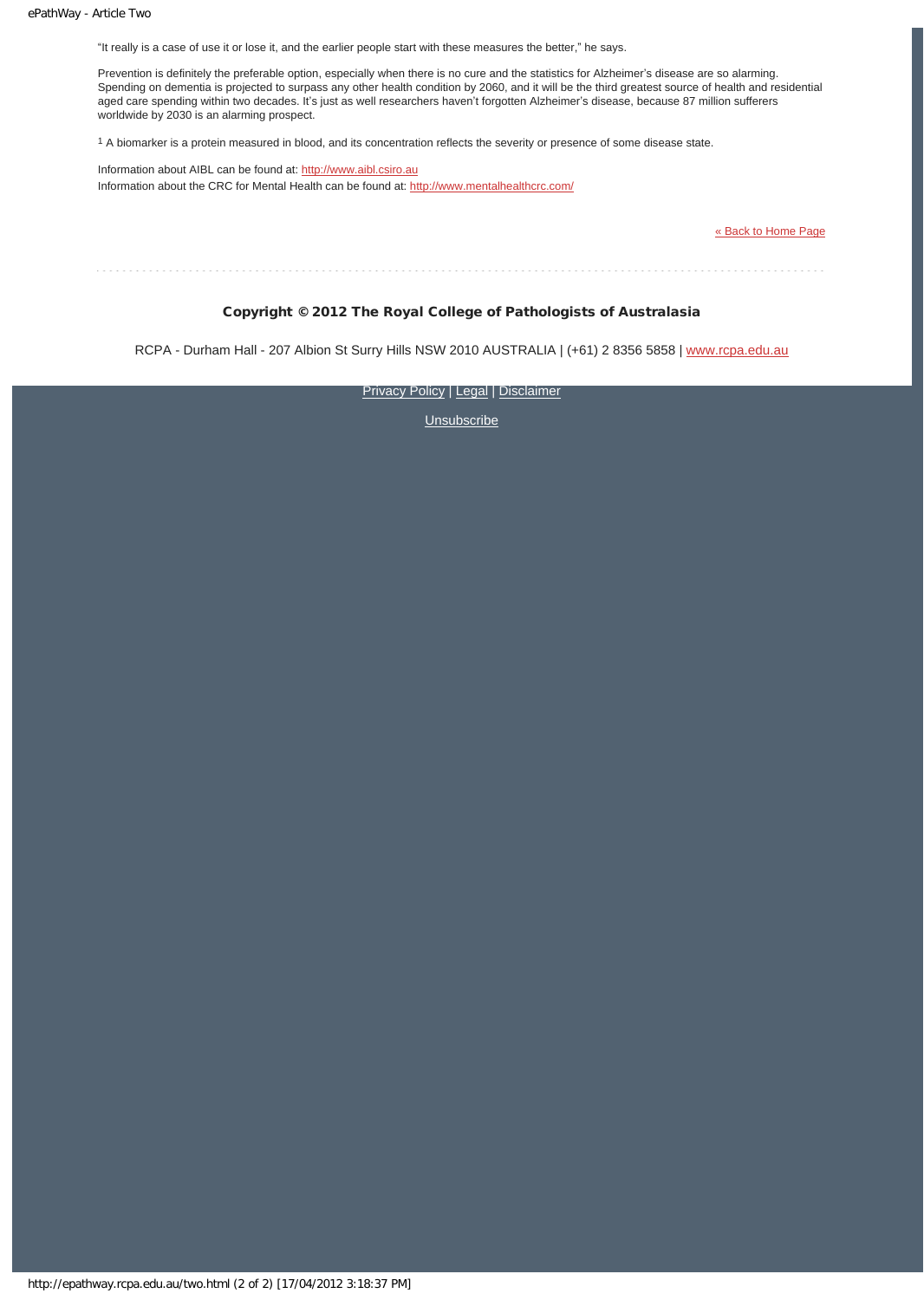<span id="page-6-0"></span>

MARCH 2012 | Published by RCPA **Issue #012** 

## Let's talk about the 'R' word



Why are people so scared of the 'R' word? That's the question Professor Pamela Sykes, Molecular Geneticist from the Flinders Centre for Innovation in Cancer at Flinders University put to delegates at this month's 11th Pathology Update Conference in Sydney. The "R" word is radiation, and it's everywhere. So why are people worried about it?

"We have evolved on a planet with radiation and it is everywhere according to the geology of the area. For example, granite is especially high in radiation and a lot of people have granite bench tops in their kitchen," explains Professor Sykes. "We are also exposed to it from the sun, the air we breathe, from plants and the rocks on the ground to the fruit we eat. People are also radioactive, so radiation is not the poison, the dose is."

Professor Sykes says we live in a litigious society, and if authorities are trying to protect everyone from even tiny doses of radiation then people naturally think all radiation is dangerous. But research has proved this is wrong.

"I'm not saying high dose radiation is safe, but we need to put low dose radiation into perspective," she says. "While we can medically prove too much and too little radiation such as ultraviolet (UV) light is unhealthy, there is increasing evidence that low doses of radiation may be protecting people from cancer and other diseases."

Professor Sykes says exposing mice to small amounts of radiation can protect them against larger doses.

"Mice that were exposed to a small "tickle" dose of radiation before the large dose of radiation lived longer than the mice that received only a large dose of radiation," explains Professor Sykes. "We are now looking at harnessing radio-protection mechanisms to prevent cancer and other diseases."

There is still more research required to identify the threshold where low dose radiation becomes therapeutic, but this research has certainly highlighted the 'hype' surrounding radiation.

"Chernobyl happened in 1986 and they predicted about 4000 to 9000 people would die from cancer," says Professor Sykes. "There were 28 early deaths from the explosion, and about this number again in the decades that followed, but there was no increase in leukaemia, solid tumours or hereditary disorders. The only increase was in thyroid cancer, but this may be partially due to the population being screened for these diseases every year and therefore every case was picked up. Fukushima will probably have even less consequences."

Professor Sykes says people living within 80 kms of a nuclear power plant are exposed to the same amount of radiation each year as a normal smoke detector installed in a home, but less than sleeping next to a person for a year. There is also a greater exposure to radiation in the Vatican and the US Capitol buildings, which contain huge amounts of granite, than living near a nuclear power plant.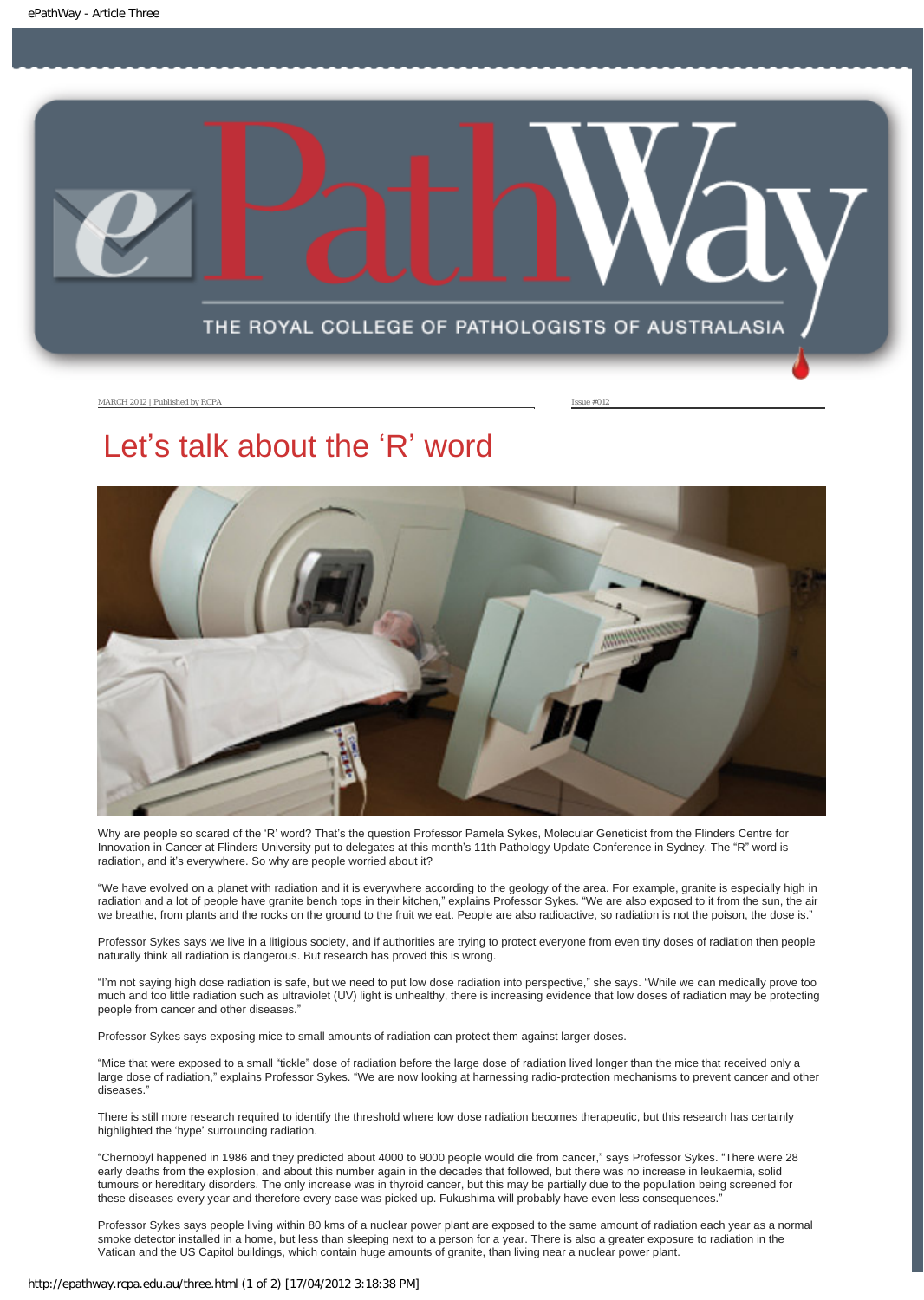"It's ironic that people are worried about tiny amounts of radiation, but not their granite bench tops!" says Professor Sykes. "But, they shouldn't worry about these bench tops either."

## Typical radiation exposure levels

The amount of radiation received by people is measured in millisieverts (mSv).

| <b>Exposure</b>                                          | <b>Approximate Dose in mSv</b> |
|----------------------------------------------------------|--------------------------------|
| Radiotherapy to a tumour                                 | 70000                          |
| Living in the Vatican for a year                         | 18                             |
| Mammogram                                                | 2.5                            |
| Living in the US Capitol building for a year             | 0.85                           |
| Dental x-ray                                             | 0.6                            |
| Chest x-ray                                              | 10.1                           |
| Sleeping next to someone for a year                      | $ 0.02\rangle$                 |
| Adelaide to Sydney flight                                | 0.01                           |
| Living within 80 kms of a nuclear power plant for a year | 0.0001                         |

[« Back to Home Page](http://epathway.rcpa.edu.au/index.html)

### Copyright © 2012 The Royal College of Pathologists of Australasia

RCPA - Durham Hall - 207 Albion St Surry Hills NSW 2010 AUSTRALIA | (+61) 2 8356 5858 | [www.rcpa.edu.au](http://www.rcpa.edu.au/)

**[Privacy Policy](http://www.rcpa.edu.au/Privacy.htm) | [Legal](http://www.rcpa.edu.au/Legal.htm) | [Disclaimer](http://www.rcpa.edu.au/Disclaimer.htm)**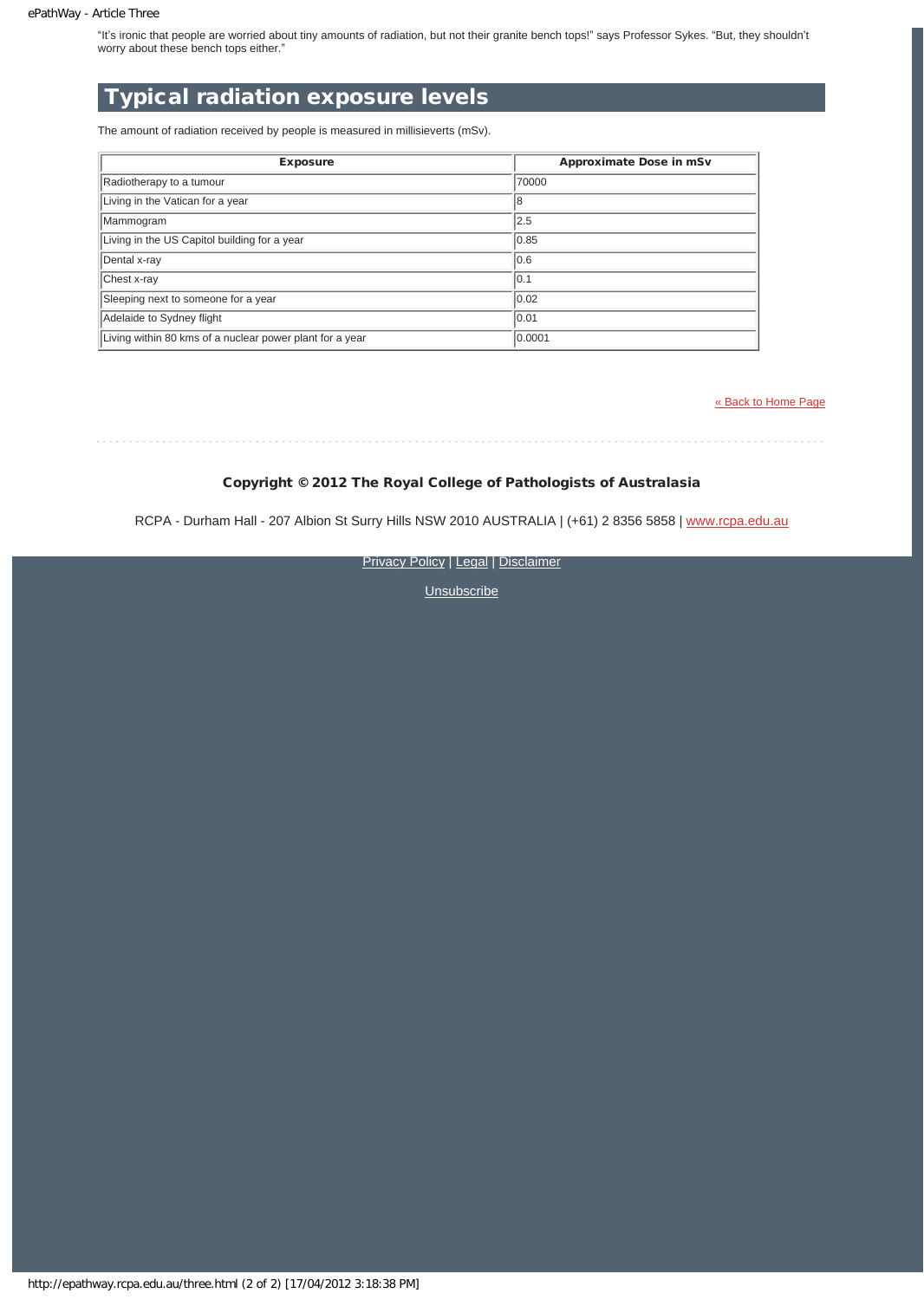<span id="page-8-0"></span>

MARCH 2012 | Published by RCPA **Issue #012** 

## Immunisation is an 'all for one and one for all approach' to public health



Childhood immunisation programs have been so successful that many people don't think there is a problem with diseases such as polio or measles anymore. And that's the problem! Professor Lyn Gilbert clearly remembers coping with major measles epidemics every two to three years as a young doctor in the late 1960s and early 1970s. "We had to open extra wards at hospitals because a significant proportion of children were very ill with serious secondary complications such as pneumonia and encephalitis. Sadly, quite a number of those children died."

Professor Gilbert, who is the former Director of Laboratory Services at the Centre for Infectious Diseases and Microbiology in Sydney, also remembers *Haemophilus influenzae* type b (Hib) being the major cause of meningitis. She saw up to three children each week under the age of two with a high risk of brain damage from this infection.

"Many of these diseases have disappeared off the radar because of successful immunisation programs. But it won't remain that way if people don't immunise their children," she says. "Last year in Australia there were outbreaks of measles in 70 schools, mostly amongst adolescents."

Professor Gilbert attributes this to adolescents who may have immigrated to Australia or New Zealand and were not vaccinated at all, or to children in this age group not receiving the measles, mumps and rubella (MMR) booster before they started school.

"When only one single dose of the MMR vaccine was given in infancy there were recurring outbreaks which had fallen away until the last few years," she says. "The before-school booster was introduced in 1998 and it is important because no vaccine is 100 percent effective."

The aim of immunisation is to protect the individual and build up "herd immunity". Children who don't produce antibodies in response to a vaccine are then protected by the herd's immunity. However, there is a noticeable swing away from vaccinating children for a variety of reasons, including the widely reported but unsubstantiated link between the MMR vaccine and autism.1

"The autism link to the MMR vaccine was a tragic mistake. A practitioner in the UK became convinced that the increased diagnosis of autism was linked to the MMR vaccine in infancy," explains Professor Gilbert. "It received a lot of publicity and that link has been completely disproved by independent studies since then. But once an issue like this is raised it circulates for a long time.'